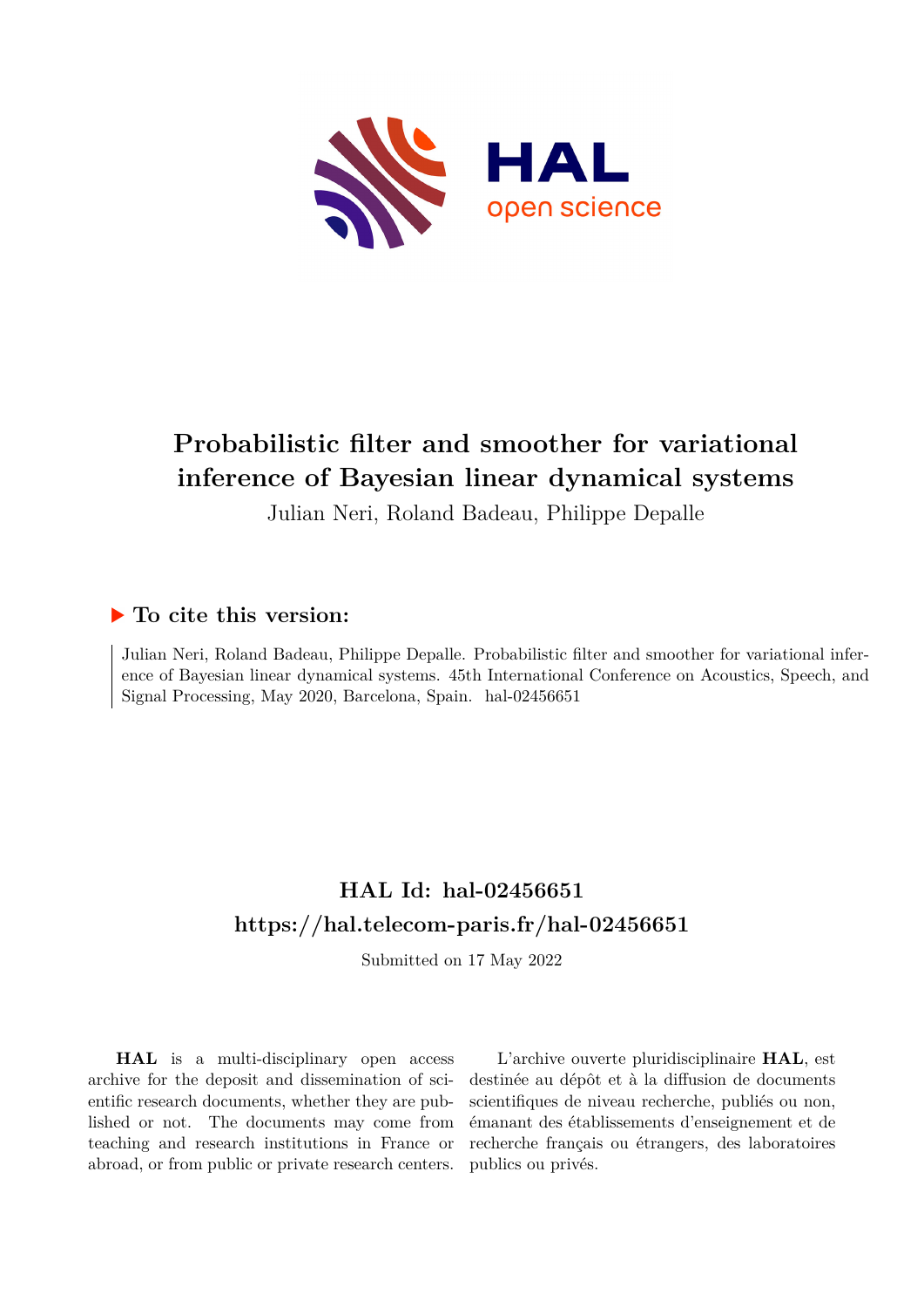### PROBABILISTIC FILTER AND SMOOTHER FOR VARIATIONAL INFERENCE OF BAYESIAN LINEAR DYNAMICAL SYSTEMS

*Julian Neri*<sup>∗</sup> *Roland Badeau*† *Philippe Depalle*<sup>∗</sup>

<sup>∗</sup>McGill University, CIRMMT, Montreal, Canada ´ <sup>†</sup>LTCI, Télécom Paris, Institut Polytechnique de Paris, France.

#### ABSTRACT

Variational inference of the Bayesian linear dynamical system is a powerful method for estimating latent variable sequences and learning sparse dynamic models in domains ranging from neuroscience to audio processing. The hardest part of the method is inferring the model's latent variable sequence. Here, we propose a solution using matrix inversion lemmas to derive what may be considered as the Bayesian counterparts to the Kalman filter and smoother, which are particular forms of the forward-backward algorithm that have known properties of numerical stability and efficiency. Opposed to existing methods, we do not augment the model dimensionality, use Cholesky decompositions or inaccurate numerical matrix inversions. We provide mathematical proof and empirical evidence that the new algorithm respects parameter expected values to more accurately infer hidden state statistics. An application to Bayesian frequency estimation of a stochastic sum of sinusoids model is presented and compared with state-of-the-art estimators.

*Index Terms*— Time-series, Kalman filter, Variational inference

#### 1. INTRODUCTION

Bayesian linear dynamical systems [1] are central to probabilistic machine learning of sequential data and have proven beneficial in a wide range of disciplines including control systems, audio processing, target tracking, finance, autonomous navigation, and neuroscience [2–8]. The system assumes that the linear dynamical system's parameters are stochastic with prior probabilities. Inferring the model with Bayes' theorem provides not only an estimate of the latent state sequence but also of the model structure itself [9]. While exact inference in the Bayesian linear dynamical system is intractable, variational inference has been successful in inferring an approximation to the posterior, employing a structured mean-field factorization of the latent variable sequence from the parameters.

The most challenging aspect of the variational approach is inferring the statistics of the latent variable sequence. For non-Bayesian models, this is completed through the Kalman filter [10] and Rauch-Tung-Striebel (RTS) smoother [11], being particularly efficient, numerically accurate, and well-studied forms of the forward-backward algorithm for state space models [12]. However, in the Bayesian model the parameters are stochastic and summarized by statistical moments, complicating the forward-backward algorithm. Several approaches have been proposed to infer the sufficient statistics of the hidden state sequence. Originally, [1] developed a specialized routine based on belief propagation that avoided the use of matrix

inversion lemmas as such operations appeared to violate parameter expectations. Later, [2] found that Kalman filtering equations could be used at the cost of using Cholesky decompositions of the parameter covariances and augmenting the state space. Lastly, [13] used a Cholesky decomposition of a block-banded matrix akin to [14], departing from the forward-backward algorithm.

In this paper, we use matrix inversion principles to derive a Bayesian Kalman filter and RTS smoother, a numerically stable and efficient form of the forward-backward algorithm for inferring the state sequence of fully Bayesian linear dynamical systems. Opposed to existing methods, we do not rely on augmenting the dimensionality of the state space, Cholesky decompositions, or undesirable numerical matrix inversions, while enjoying a cost that only grows linearly with the sequence length. Crucially, we incorporate uncertainty about parameter values intuitively and respect all the parameter covariances and expectations as in the original belief propagation formulation. Overall, the resulting algorithm is faster and more numerically accurate than the original. An application to Bayesian frequency estimation in a sum of sinusoids model is presented and compared to state-of-the-art deterministic estimators.

The paper is organized as follows. Section 2 details the probabilistic model for the Bayesian linear dynamical system. The proposed inference routine is described in Section 3, then validated along with existing methods in Section 4. The variational approach is applied to the problem of frequency estimation in Section 5. Finally, Section 6 concludes the paper and proposes future work.

The following notation is used throughout the paper: bold lowercase denotes vectors and bold uppercase denotes matrices;  $x_{1:n}$ denotes the set  $(x_1, \ldots, x_n)$ ; I is the identity matrix;  $|A|$  is the determinant and  $Tr(A)$  is the trace of matrix A; diag(a) denotes a diagonal matrix formed from the elements of  $a_i$ ; column vector  $a_{(i)}$ denotes the transposed *i*th row of  $\mathbf{A}; \langle \mathbf{x} \rangle$  denotes the expected value of x and covariance  $cov[\mathbf{x}, \mathbf{y}] = \langle \mathbf{x} \mathbf{y}^{\mathsf{T}} \rangle - \langle \mathbf{x} \rangle \langle \mathbf{y} \rangle^{\mathsf{T}}; \mathcal{N}(\mathbf{x} | \boldsymbol{\mu}, \boldsymbol{\Sigma})$  is a multivariate Normal distribution with mean  $\mu$  and covariance  $\Sigma$ ;  $Gam(x|a, b)$  is a Gamma distribution with shape a and rate b [15].

#### 2. PROBABILISTIC MODEL

Linear dynamical systems assume that  $H \times 1$  hidden state  $x_n$  evolves linearly according to a first-order Markov process and emits a  $V \times 1$ observation  $y_n$  at each time  $n \in (1, N)$ . A state is linearly transformed over adjacent times by  $H \times H$  system matrix **A**, and to the observable space by  $V \times H$  output matrix C. An optional  $U \times 1$ input  $\mathbf{u}_n$  is transformed by  $H \times U$  input matrix **B** to drive the state and by  $V \times U$  feedforward matrix **D** to drive the observation. Additive Gaussian noise is assumed for both the state  $\eta^x_n \sim \mathcal{N}(\mathbf{0}, \mathbf{Q})$ and observation  $\eta_n^y \sim \mathcal{N}(\mathbf{0}, \mathbf{R})$ , where positive semi-definite covariance matrix  ${\bf Q}$  is  $H \times H$  and  ${\bf R}$  is  $V \times V$ . The linear dynamical

<sup>∗</sup>Thanks to the Natural Sciences and Engineering Research Council of Canada (NSERC) for funding.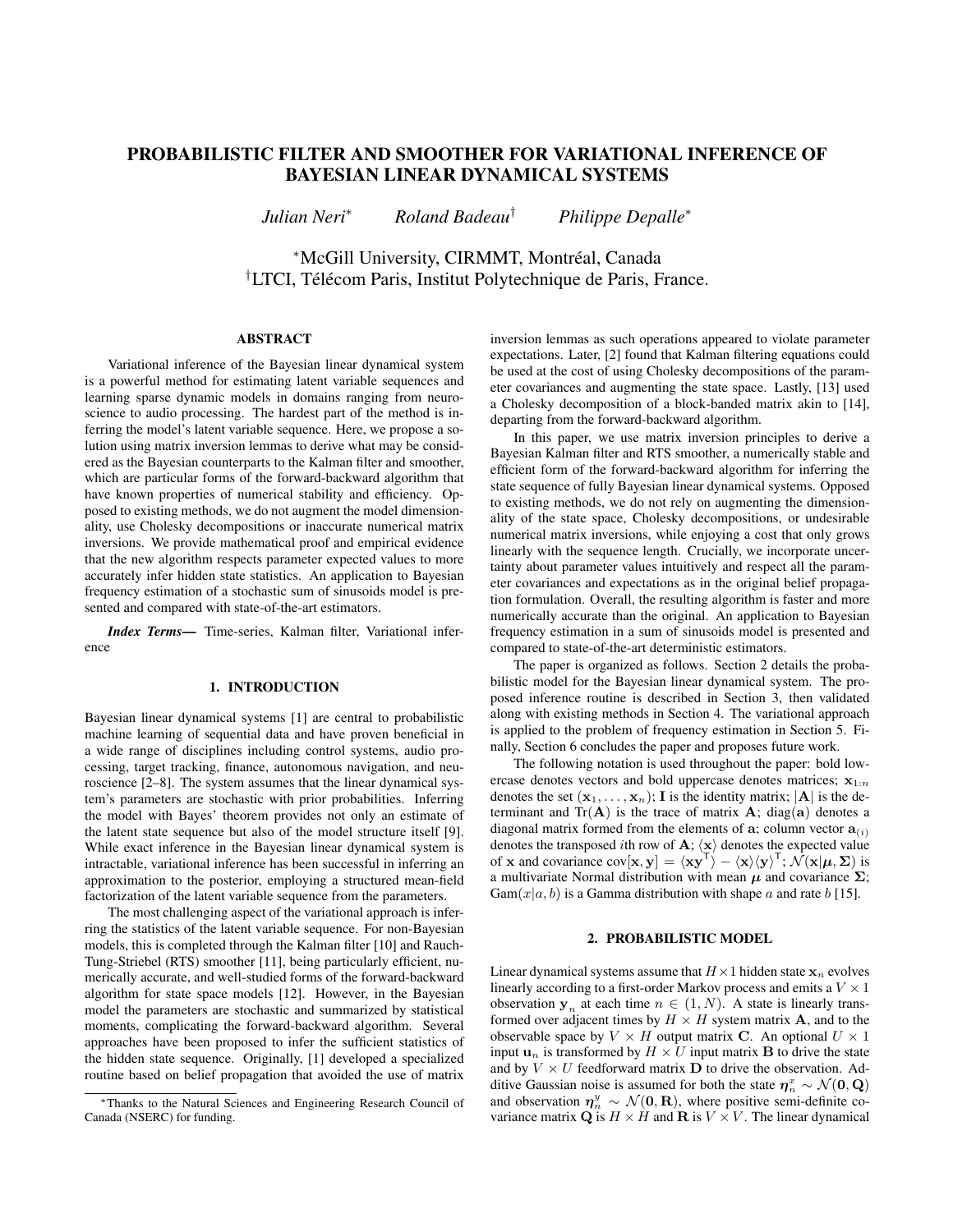system has the following state space representation:

$$
\mathbf{x}_n = \mathbf{A}\mathbf{x}_{n-1} + \mathbf{B}\mathbf{u}_n + \boldsymbol{\eta}_n^x \tag{1}
$$

$$
\mathbf{y}_n = \mathbf{C}\mathbf{x}_n + \mathbf{D}\mathbf{u}_n + \boldsymbol{\eta}_n^y \tag{2}
$$

Initial state  $x_1$  is Gaussian-distributed with  $H \times 1$  mean  $m_0$  and  $H \times H$  covariance  $\mathbf{P}_0$ . The joint probability of the linear dynamical system is

$$
p(\mathbf{Y}, \mathbf{X}) = p(\mathbf{y}_1 | \mathbf{x}_1) p(\mathbf{x}_1) \prod_{n=2}^{N} p(\mathbf{y}_n | \mathbf{x}_n) p(\mathbf{x}_n | \mathbf{x}_{n-1}) \qquad (3)
$$

where the probability of transition  $p(\mathbf{x}_n|\mathbf{x}_{n-1})$ , emission  $p(\mathbf{y}_n|\mathbf{x}_n)$ , and initial state  $p(\mathbf{x}_1)$  are Gaussian (due to additive Gaussian noise):

$$
p(\mathbf{x}_1) = \mathcal{N}(\mathbf{x}_1 | \mathbf{m}_0, \mathbf{P}_0)
$$
 (4)

$$
p(\mathbf{x}_n|\mathbf{x}_{n-1}) = \mathcal{N}(\mathbf{x}_n|\mathbf{A}\mathbf{x}_{n-1} + \mathbf{B}\mathbf{u}_n, \mathbf{Q})
$$
 (5)

$$
p(\mathbf{y}_n|\mathbf{x}_n) = \mathcal{N}(\mathbf{y}_n|\mathbf{C}\mathbf{x}_n + \mathbf{D}\mathbf{u}_n, \mathbf{R}).
$$
 (6)

Bayesian linear dynamical systems assume that the parameters of the model  $\theta = (A, B, C, D, R, Q)$  are also stochastic and prescribed with a prior distribution  $p(\theta)$ . While the prior can take any form, placing Normal-Gamma conditional distributions over the rows of dynamics matrices and elements of diagonal noise covariances is a logical choice motivated by conjugacy, reducing the number of induced factorizations needed to make the variational approach analytically feasible. Moreover, scaling the variance of each element of  $A, B, C, D$  with automatic relevance determination (ARD) hyperparameters  $\alpha$ ,  $\beta$ ,  $\gamma$ ,  $\delta$ , respectively, has proven beneficial for pruning superfluous parameters and learning sparser models [1]. Here, we do not explicitly define  $p(\theta)$  because the new method generally supports any prior. An example of parameter priors is detailed in Section 5.

#### 2.1. Posterior Approximation

Exact inference in the fully Bayesian model is intractable; however, structured mean-field variational inference has been successfully used to infer an approximate posterior distribution  $q$  that assumes a single factorization between variables and parameters:

$$
p(\mathbf{X}, \boldsymbol{\theta} | \mathbf{Y}) \approx q(\mathbf{X}, \boldsymbol{\theta}) = q_{\mathbf{x}}(\mathbf{X}) q_{\boldsymbol{\theta}}(\boldsymbol{\theta})
$$
(7)

Variational inference circumvents the intractable integral involved in minimizing the Kullback-Leibler (KL) divergence from  $q$  to  $p$  by instead maximizing the lower bound

$$
\mathcal{L}(q) = \ln p(\mathbf{Y}) - \text{KL}(q(\mathbf{X}, \boldsymbol{\theta}) || p(\mathbf{X}, \boldsymbol{\theta} | \mathbf{Y}))
$$
(8)

$$
= \langle \ln p(\mathbf{Y}, \mathbf{X}, \boldsymbol{\theta}) \rangle_q - \langle \ln q(\mathbf{X}, \boldsymbol{\theta}) \rangle_q \tag{9}
$$

From the calculus of variations, the log optimal distributions are

$$
\ln q_{\theta}(\boldsymbol{\theta}) = \langle \ln p(\mathbf{Y}, \mathbf{X}, \boldsymbol{\theta}) \rangle_{q_{\mathbf{x}}(\mathbf{X})} + \text{const.}
$$
 (10)

$$
\ln q_{\mathbf{x}}(\mathbf{X}) = \langle \ln p(\mathbf{Y}, \mathbf{X}, \boldsymbol{\theta}) \rangle_{q_{\boldsymbol{\theta}}(\boldsymbol{\theta})} + \text{const.}
$$
 (11)

Each distribution is thus updated in turn to maximize  $\mathcal{L}(q)$  [9].

As a consequence of the model's first-order latent structure, updating  $q_{\theta}(\theta)$  does not require statistics from the full  $q_{\mathbf{x}}(\mathbf{X})$  but only from the marginal  $q_{\mathbf{x}}(\mathbf{x}_n)$  and cross-time posterior  $q_{\mathbf{x}}(\mathbf{x}_n, \mathbf{x}_{n+1})$ . Such statistics can be computed efficiently with the forwardbackward algorithm [9]. Given deterministic parameters, the Kalman filter and smoother can compute such statistics. However, in our case parameters are stochastic and described by their sufficient statistics under  $q_{\theta}(\theta)$ , complicating the problem.

#### 3. PROPOSED METHOD

This section describes the new algorithm for inferring the Bayesian linear dynamical system's latent statistics. It involves a forward and backward pass that may be considered as the Bayesian counterparts to the Kalman filter and RTS smoother. A full derivation of the new filter and smoother is provided in the supplemental material [16].

We propose a solution by decomposing problematic second moment terms like  $\langle A^T Q^{-1}B \rangle$  into sums of first moments and covariances, for example  $\langle \mathbf{A} \rangle^{\mathsf{T}} \langle \mathbf{Q}^{-1} \rangle \langle \mathbf{B} \rangle + \mathbf{\Sigma}_{AB}$  where

$$
\Sigma_{AB} = \sum_{i=1}^{H} \sum_{j=1}^{H} \langle Q_{ij}^{-1} \rangle_{q_{\theta}(\theta)} \text{cov}[\mathbf{a}_{(i)}, \mathbf{b}_{(j)}]_{q_{\theta}(\theta)} \qquad (12)
$$

This general expression applies to  $\Sigma_{AA}$ ,  $\Sigma_{AB}$ ,  $\Sigma_{CC}$  and  $\Sigma_{CD}$ . These covariances encode parameter uncertainty. In practice this expression simplifies. For example, a common assumption is that rows are independent and the noise covariance is diagonal [1,13,17]. This decomposition holds for arbitrary priors, since non-conjugate priors will require an induced variational factorization  $q_{\theta}(\mathbf{A}, \mathbf{B})q_{\theta}(\mathbf{Q}),$ and conjugate priors require that Q is diagonal, each element scaling a row of **A** and **B**. In the following, we drop the subscript  $q_{\theta}(\theta)$ from the parameter expectations for notational convenience.

#### 3.1. Forward Pass (Filtering)

The forward pass calculates the mean  $\mu_n$  and covariance  $V_n$  of the marginal probability,  $\forall n \in (1, N)$ :

$$
q_{\mathbf{x}}(\mathbf{x}_n|\mathbf{y}_{1:n}) = \frac{p(\mathbf{y}_n|\mathbf{x}_n)q_{\mathbf{x}}(\mathbf{x}_n|\mathbf{y}_{1:n-1})}{q_{\mathbf{x}}(\mathbf{y}_n|\mathbf{y}_{1:n-1})}
$$
(13)

$$
= \mathcal{N}(\mathbf{x}_n | \boldsymbol{\mu}_n, \mathbf{V}_n)
$$
 (14)

The predictive distribution is given by

$$
q_{\mathbf{x}}(\mathbf{x}_n|\mathbf{y}_{1:n-1}) = \mathcal{N}(\mathbf{x}_n|\mathbf{m}_{n-1}, \mathbf{P}_{n-1})
$$
 (15)  
with mean and covariance

$$
\mathbf{m}_{n-1} = \langle \mathbf{A} \rangle \overline{\boldsymbol{\mu}}_{n-1} + \langle \mathbf{B} \rangle \mathbf{u}_n - \langle \mathbf{A} \rangle \overline{\mathbf{V}}_{n-1} \boldsymbol{\Sigma}_{AB} \mathbf{u}_n \qquad (16)
$$

$$
\mathbf{P}_{n-1} = \langle \mathbf{A} \rangle \overline{\mathbf{V}}_{n-1} \langle \mathbf{A} \rangle^{\mathsf{T}} + \langle \mathbf{Q} \rangle \tag{17}
$$

The filtered output probability is given by

$$
q_{\mathbf{x}}(\mathbf{y}_n|\mathbf{y}_{1:n-1}) = \mathcal{N}(\mathbf{y}_n|\boldsymbol{\mu}_y, \boldsymbol{\Sigma}_y)
$$
(18)

with mean and covariance

$$
\boldsymbol{\mu}_y = \langle \mathbf{C} \rangle \overline{\mathbf{m}}_{n-1} + \langle \mathbf{D} \rangle \mathbf{u}_n - \langle \mathbf{C} \rangle \overline{\mathbf{P}}_{n-1} \boldsymbol{\Sigma}_{CD} \mathbf{u}_n \qquad (19)
$$

$$
\Sigma_y = \langle \mathbf{C} \rangle \overline{\mathbf{P}}_{n-1} \langle \mathbf{C} \rangle^{\mathsf{T}} + \langle \mathbf{R} \rangle \tag{20}
$$

Finally, the updated state mean and covariance are as follows:

$$
\mathbf{K} = \overline{\mathbf{P}}_{n-1} \langle \mathbf{C} \rangle^{\mathsf{T}} \mathbf{\Sigma}_y^{-1} \tag{21}
$$

$$
\boldsymbol{\mu}_n = \overline{\mathbf{m}}_{n-1} + \mathbf{K} \left( \mathbf{y}_n - \boldsymbol{\mu}_y \right) - \overline{\mathbf{P}}_{n-1} \boldsymbol{\Sigma}_{CD} \mathbf{u}_n \qquad (22)
$$

$$
\mathbf{V}_n = (\mathbf{I} - \mathbf{K} \langle \mathbf{C} \rangle) \, \mathbf{P}_{n-1} \tag{23}
$$

where  $K$  is called the Kalman gain and

$$
\mathbf{G} = \mathbf{I} - \mathbf{V}_{n-1} \left( \mathbf{I} + \mathbf{\Sigma}_{AA} \mathbf{V}_{n-1} \right)^{-1} \mathbf{\Sigma}_{AA} \tag{24}
$$

$$
\mathbf{L} = \mathbf{I} - \mathbf{P}_{n-1} \left( \mathbf{I} + \mathbf{\Sigma}_{CC} \mathbf{P}_{n-1} \right)^{-1} \mathbf{\Sigma}_{CC} \tag{25}
$$

$$
\overline{\boldsymbol{\mu}}_{n-1} = \mathbf{G} \boldsymbol{\mu}_{n-1}, \qquad \overline{\mathbf{V}}_{n-1} = \mathbf{G} \mathbf{V}_{n-1} \tag{26}
$$

$$
\overline{\mathbf{m}}_{n-1} = \mathbf{L}\mathbf{m}_{n-1}, \qquad \overline{\mathbf{P}}_{n-1} = \mathbf{L}\mathbf{P}_{n-1} \tag{27}
$$

The forward pass is initialized at time  $n = 1$  with  $\overline{\mathbf{m}}_{n-1} = \mathbf{m}_0$  and  $\overline{\mathbf{P}}_{n-1} = \mathbf{P}_0$ . Pleasingly, when the parameter covariances are zero  $(\Sigma_{AA} = 0,$  etc.), these equations exactly match the Kalman filter.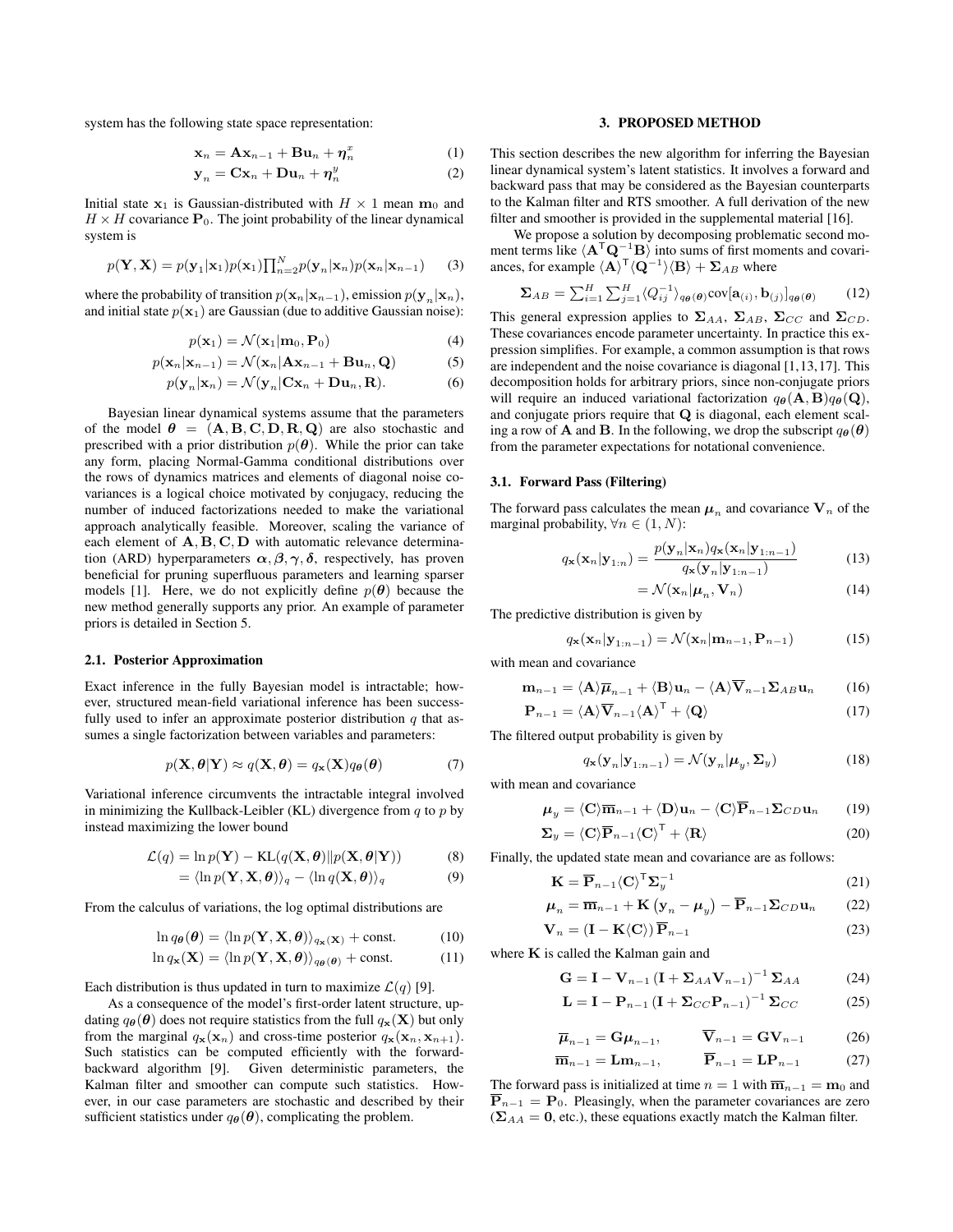#### 3.2. Backward Pass (Smoothing)

The backward pass calculates the mean  $\hat{\mu}_n$  and covariance  $\hat{\mathbf{V}}_n$  of the marginal posterior

$$
q_{\mathbf{x}}(\mathbf{x}_n) = q_{\mathbf{x}}(\mathbf{x}_n | \mathbf{y}_{1:n}) \int \frac{p(\mathbf{x}_{n+1} | \mathbf{x}_n) q_{\mathbf{x}}(\mathbf{x}_{n+1})}{q_{\mathbf{x}}(\mathbf{x}_{n+1} | \mathbf{y}_{1:n})} d\mathbf{x}_{n+1}
$$
 (28)

$$
= \mathcal{N}(\mathbf{x}_n | \widehat{\boldsymbol{\mu}}_n, \widehat{\mathbf{V}}_n)
$$
 (29)

After initializing the statistics at time  $n = N$  with  $\hat{\mu}_N = \mu_N$  and  $\hat{\mathbf{V}}_N = \mathbf{V}_N$ , the mean and covariance are propagated analytically from time  $n = N - 1$  back to  $n = 1$  with the following equations

$$
\mathbf{J}_n = \overline{\mathbf{V}}_n \langle \mathbf{A} \rangle^{\mathsf{T}} \mathbf{P}_n^{-1}
$$
 (30)

$$
\widehat{\boldsymbol{\mu}}_n = \overline{\boldsymbol{\mu}}_n + \mathbf{J}_n \left( \widehat{\boldsymbol{\mu}}_{n+1} - \mathbf{m}_n \right) - \overline{\mathbf{V}}_n \boldsymbol{\Sigma}_{AB} \mathbf{u}_{n+1} \tag{31}
$$

$$
\widehat{\mathbf{V}}_n = \overline{\mathbf{V}}_n + \mathbf{J}_n \left( \widehat{\mathbf{V}}_{n+1} - \mathbf{P}_n \right) \mathbf{J}_n^{\mathsf{T}}.
$$
 (32)

When the covariances of the parameters are zero, these equations exactly match the RTS smoother. Finally, the following expected sufficient statistics are required for updating  $q_{\theta}(\theta)$ :

$$
\langle \mathbf{x}_n \rangle = \hat{\boldsymbol{\mu}}_n \tag{33}
$$

$$
\langle \mathbf{x}_n \mathbf{x}_n^{\mathsf{T}} \rangle = \widehat{\boldsymbol{\mu}}_n \widehat{\boldsymbol{\mu}}_n^{\mathsf{T}} + \widehat{\mathbf{V}}_n \tag{34}
$$

$$
\langle \mathbf{x}_n \mathbf{x}_{n+1}^{\mathsf{T}} \rangle = \widehat{\boldsymbol{\mu}}_n \widehat{\boldsymbol{\mu}}_{n+1}^{\mathsf{T}} + \mathbf{J}_n \widehat{\mathbf{V}}_{n+1}
$$
(35)

#### 3.3. Lower bound evaluation

The log partition function  $\ln q_{\mathbf{x}}(\mathbf{Y})$  is an optional quantity to compute during the forward pass that is useful for evaluating  $\mathcal{L}(q)$  [1].

$$
\ln q_{\mathbf{x}}(\mathbf{y}_n|\mathbf{y}_{1:n-1}) = \frac{1}{2} \Big( -\langle \ln|2\pi \mathbf{R}| \rangle - \langle \ln|\mathbf{Q}| \rangle \n- \ln|\mathbf{V}_{n-1}| + \ln|\mathbf{\Xi}| + \ln|\mathbf{V}_n| + \boldsymbol{\xi}_{n-1}^{\mathrm{T}} \boldsymbol{\Xi}_{n-1}^{-1} \boldsymbol{\xi}_{n-1} \n- \mathbf{y}_n^{\mathrm{T}} \langle \mathbf{R}^{-1} \rangle \mathbf{y}_n + 2\mathbf{y}_n^{\mathrm{T}} \langle \mathbf{R}^{-1} \mathbf{D} \rangle \mathbf{u}_n - \boldsymbol{\mu}_{n-1}^{\mathrm{T}} \mathbf{V}_{n-1}^{-1} \boldsymbol{\mu}_{n-1} \n- \mathbf{u}_n^{\mathrm{T}} \big( \langle \mathbf{B}^{\mathrm{T}} \mathbf{Q}^{-1} \mathbf{B} \rangle + \langle \mathbf{D}^{\mathrm{T}} \mathbf{R}^{-1} \mathbf{D} \rangle \big) \mathbf{u}_n + \boldsymbol{\mu}_n^{\mathrm{T}} \mathbf{V}_n^{-1} \boldsymbol{\mu}_n \Big) \tag{36}
$$

where  $\mathbf{W} = \mathbf{I} - \mathbf{J}_n \langle \mathbf{A} \rangle$  and

$$
\boldsymbol{\xi}_{n-1} = \mathbf{W} \big( \overline{\boldsymbol{\mu}}_{n-1} - \overline{\mathbf{V}}_{n-1} \boldsymbol{\Sigma}_{AB} \mathbf{u}_n \big) - \mathbf{J}_n \langle \mathbf{B} \rangle \mathbf{u}_n \qquad (37)
$$

$$
\Xi_{n-1} = \mathbf{W}\overline{\mathbf{V}}_{n-1} \tag{38}
$$

The log partition function is  $\ln q_{\mathbf{x}}(\mathbf{Y}) = \sum_{n=1}^{N} \ln q_{\mathbf{x}}(\mathbf{y}_n | \mathbf{y}_{1:n-1}).$ 

#### 4. VALIDATION

Experiments were conducted to validate the accuracy of the proposed and existing filtering and smoothing methods. The KL divergence from the ground truth distribution  $q_{\mathbf{x}}(\mathbf{X})$  provided by belief propagation [1] to  $\hat{q}_{\mathbf{x}}(\mathbf{X})$  provided by the proposed and existing methods was calculated for a range of parameter covariances, embedded in the model through  $\Sigma_A = \Sigma_C = I\sigma$ , where the variance  $\sigma$ took values in the range  $(10^{-10}, 10^{10})$ . The KL divergence was averaged over 100 Monte Carlo runs for each variance setting. Figure 1 shows that the augmented and non-augmented versions that rely on Cholesky factors are in fact not numerically equivalent to the original belief propagation version once the parameter variance exceeds approximately  $10^{-7}$ . The KL divergence levels off for variances larger than  $10^4$ , likely because the model is saturated with parameter uncertainty. The proposed method proves to be mathematically consistent with belief propagation, having a consistently small KL divergence regardless of the amount of propagated parameter uncertainty.



Fig. 1. Log KL divergence from  $q_x(\mathbf{X})$  provided by belief propagation [1] to  $\hat{q}_{\mathbf{x}}(\mathbf{X})$  provided by the proposed and existing augmented/non-augmented methods [18].

#### 5. APPLICATION: BAYESIAN FREQUENCY ESTIMATION

In this section, variational inference of a Bayesian linear dynamical system is applied to the problem of frequency estimation. System matrices and initial conditions are designed to reflect a sum of sinusoids model. Inferring the fully Bayesian model provides highresolution frequency estimations that are accompanied by measures of uncertainty about the inferred values. Moreover, the level of noise present in the signal is estimated.

#### 5.1. System structure

This section describes a linear dynamical system that generates a univariate observation  $y_n$  from a sum of K noisy sinusoids:

$$
y_n = \sum_{k=1}^{K} g_k \sin(2\pi f_k nT + \phi_k) + \eta_n^y
$$
 (39)

where the kth sinusoid has amplitude  $g_k$ , frequency  $f_k$  in Hz, and initial phase  $\phi_k$  in radians.

The system matrix **A** is block diagonal. Each  $2 \times 2$  block  $\mathbf{A}_k$ is parametrized by a scalar  $\nu_k \in (-2,0)$  that controls the frequency of the kth latent oscillation,

$$
\mathbf{A}_k = \mathbf{F} + \mathbf{E}\nu_k \tag{40}
$$

where  $\bf{F}$  and  $\bf{E}$  are constants given by

$$
\mathbf{F} = \begin{pmatrix} 1 & 1 \\ 0 & 1 \end{pmatrix}, \qquad \mathbf{E} = \begin{pmatrix} 1 & \frac{1}{2} \\ 2 & 1 \end{pmatrix} \tag{41}
$$

Indeed, the elements of the  $2 \times 1$  state subvector  $x_{nk}$  will oscillate at  $f_k = \arccos(a_k + 1)/(2\pi T)$  Hz, where the sampling period  $T = 1/Fs$  seconds. The initial mean  $m_0$  over initial state  $x_{1k}$  sets the amplitude  $g_k$  and initial phase  $\phi_k$ :

$$
\mathbf{m}_{0k} = g_k \begin{pmatrix} \sin(\phi_k) \\ 2\cos(\phi_k)\tan(\pi f_k T) \end{pmatrix}
$$
 (42)

and the initial covariance is  $P_0 = I \tau_0^{-1}$ . The output matrix  $C =$  $(1, 0, 1, 0, \ldots)$  sums the first dimension of each subvector. The latent noise covariance  ${\bf Q}$  is block diagonal. Each block is parametrized by a scalar precision  $\tau_k$ ,  $\mathbf{Q}_k = \mathbf{I} \tau_k^{-1}$ . The output noise covariance is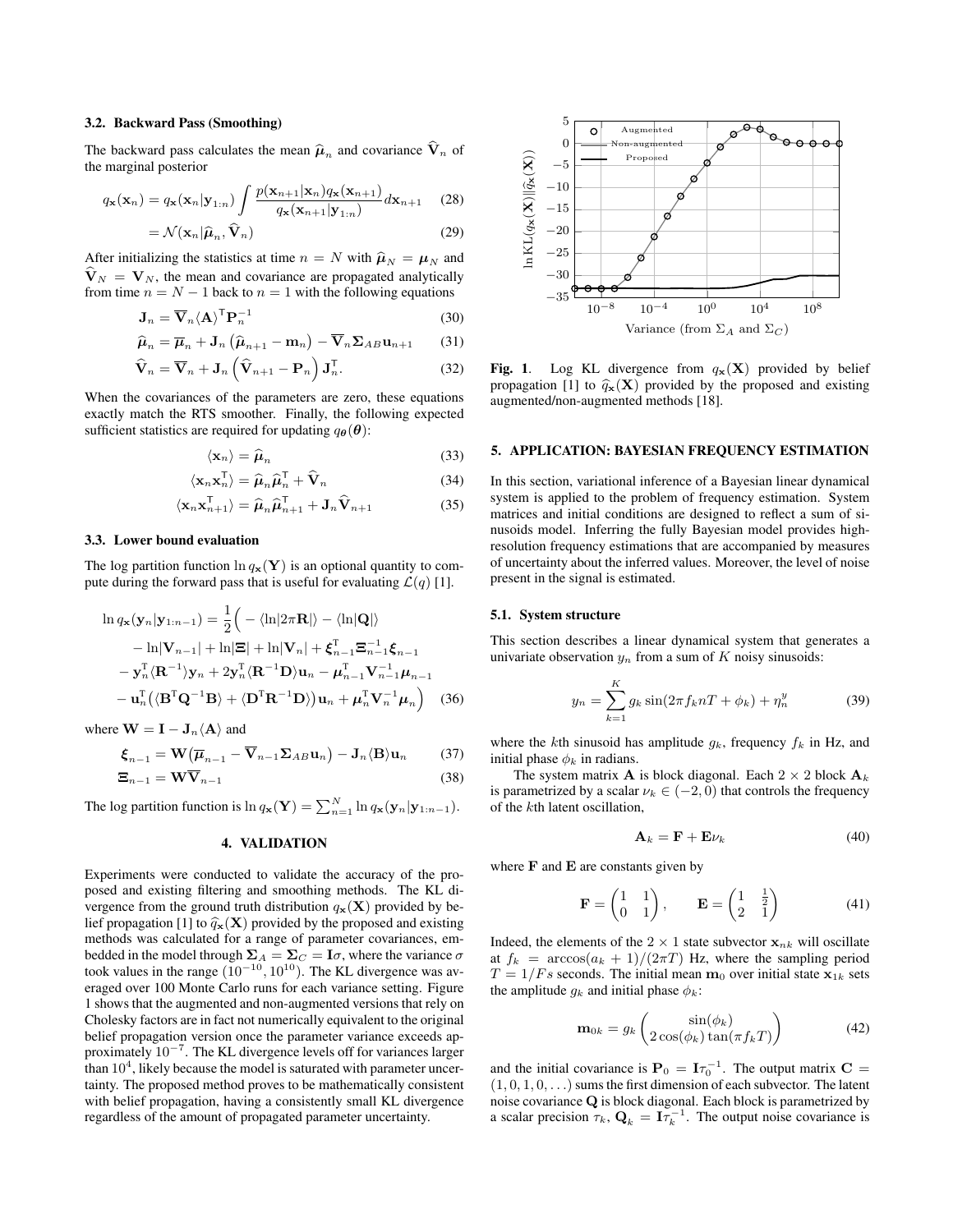parametrized by a scalar precision  $R = \rho^{-1}$ . The prior distribution  $p(\theta) = p(\nu, \tau) p(\rho)$  where

$$
p(\nu, \tau) = \prod_{k=1}^{K} \mathcal{N}(\nu_k | 0, \alpha_k^{-1} \tau_k^{-1}) \text{Gam}(\tau_k | e_0, i_0)
$$
 (43)

$$
p(\rho) = \text{Gam}(\rho | r_0, s_0) \tag{44}
$$

Using the Normal-Gamma distribution is beneficial for reducing the number of induced variational factorizations.

#### 5.2. Variational M step

The variational M step computes the optimal factor  $q_{\theta}(\theta)$  =  $q_{\nu}(\nu|\tau)q_{\tau}(\tau)q_{\rho}(\rho)$  where

$$
q_{\nu}(\nu|\tau)q_{\tau}(\tau) = \prod_{k=1}^{K} \mathcal{N}(\nu_k|\widehat{\nu}_k, \sigma_k \tau_k^{-1}) \text{Gam}(\tau_k|\widehat{e}_k, \widehat{g}_k)
$$
 (45)  

$$
q_{\rho}(\rho) = \text{Gam}(\rho|\widehat{r}, \widehat{s})
$$
 (46)

The moments of these optimal distributions are as follows.

$$
\sigma_k = \left( \text{Tr} \left( \mathbf{E} \sum_{n=2}^N \langle \mathbf{x}_{n-1k} \mathbf{x}_{n-1k}^{\mathrm{T}} \rangle \mathbf{E}^{\mathrm{T}} \right) + \alpha_k \right)^{-1} \tag{47}
$$

$$
\widehat{\nu}_k = \sigma_k \text{Tr} \left( \mathbf{E} \left( \sum_{n=2}^N \langle \mathbf{x}_{n-1k} \mathbf{x}_{nk}^{\text{T}} \rangle - \sum_{n=2}^N \langle \mathbf{x}_{n-1k} \mathbf{x}_{n-1k}^{\text{T}} \rangle \mathbf{F}^{\text{T}} \right) \right)
$$
\n(48)

$$
\widehat{e}_k = e_0 + N - 1\tag{49}
$$

$$
\widehat{i}_k = i_0 - \frac{1}{2} \nu_k^2 \sigma_k^{-1} + \frac{1}{2} \text{Tr} \left( \mathbf{F} \sum_{n=2}^N \langle \mathbf{x}_{n-1k} \mathbf{x}_{n-1k}^{\mathrm{T}} \rangle \mathbf{F}^{\mathrm{T}} - 2 \mathbf{F} \sum_{n=2}^N \langle \mathbf{x}_{n-1k} \mathbf{x}_{nk}^{\mathrm{T}} \rangle + \sum_{n=2}^N \langle \mathbf{x}_{nk} \mathbf{x}_{nk}^{\mathrm{T}} \rangle \right)
$$
\n(50)

$$
\hat{r} = r_0 + N/2 \tag{51}
$$

$$
\widehat{s} = s_0 + \frac{1}{2} \left( \sum_{n=1}^N \mathbf{y}_n \mathbf{y}_n^{\mathrm{T}} - 2 \mathbf{C} \sum_{n=1}^N \langle \mathbf{x}_n \rangle \mathbf{y}_n^{\mathrm{T}} + \mathbf{C} \sum_{n=1}^N \langle \mathbf{x}_n \mathbf{x}_n^{\mathrm{T}} \rangle \mathbf{C}^{\mathrm{T}} \right)
$$
(52)

The following statistics are needed for the E step:  $\langle \nu_k \rangle = \hat{\nu}_k$ ,  $\langle \tau_k^{-1} \rangle = \hat{i}_k / \hat{e}_k$ , and  $\langle \rho^{-1} \rangle = \hat{s}/\hat{r}$ .<br>The initial state's prior mean at

The initial state's prior mean and covariance are simply updated to their maximum likelihood values:  $\mathbf{m}_0 = \hat{\boldsymbol{\mu}}_1$  and  $\mathbf{P}_0 = \mathbf{V}_1$ .<br>Alternatively they can be given priors and included in  $a_2$ . Alternatively, they can be given priors and included in  $q_{\theta}$ .

#### 5.3. Variational E step

The proposed algorithm in Section 3.1-3.2 is used to calculate the sufficient statistics of  $q_{\mathbf{x}}(\mathbf{X})$ . Using the results of the M step:

$$
\langle \mathbf{A}_k \rangle = \mathbf{F} + \mathbf{E} \langle \nu_k \rangle, \quad \langle \mathbf{Q}_k \rangle = \mathbf{I} \langle \tau_k^{-1} \rangle, \quad \langle R \rangle = \langle \rho^{-1} \rangle \quad (53)
$$

Covariance  $\Sigma_{AA}$  is block diagonal. The *k*th block is  $\mathbf{E}^{\mathsf{T}}\mathbf{E}\sigma_k$ . Since C is deterministic,  $\Sigma_{CC}$  is zero.

#### 5.4. Results

The proposed Bayesian frequency estimator (BFE) was tested alongside three existing sinusoidal model estimators: the Reassignment method (RM) [19], the Derivative method (DM) [20], and a highresolution subspace method (ESPRIT) [21].

A test signal comprised of a sinusoid with additive zeromean Gaussian noise sampled at  $Fs = 44100Hz$ , sample length  $N = 63$ , and the signal-to-noise ratio (SNR) expressed in dB as  $10 \log_{10}(g^2/R)$ , and ranged from -20dB to +120dB by increments of 20dB, with amplitude  $g = 1$  of the sinusoid. For each SNR and analysis method, we tested  $M = 1000$  frequencies (f) linearly

distributed in the  $(Fs/N, Fs/4)$  range, with uniformly sampled phases  $\phi \in (-\pi, \pi)$ , and computed the variance of estimation error  $(2\pi T)^2$  $\frac{(2\pi T)^2}{M-1} \sum_{i=1}^M (\hat{f}_i - f_i)^2$ .

The performance of each estimator was compared to the Cramér-Rao lower bound (CRLB) given in [22], defining the limit of the best possible variance of estimation error achievable by an unbiased estimator for a particular sample length and noise level. Results are shown in Figure 2. The Bayesian frequency estimator achieves close to the same resolution as ESPRIT, outperforming the phase-based RM and DM. The second test involved estimating two superimposed sinusoids of the same amplitude with frequencies spaced randomly within  $2Fs/N$  Hz of each other, for which ESPRIT has the best accuracy and the Bayesian method is intermediate. While more computationally intensive, the Bayesian frequency estimator quantifies uncertainty about the frequency estimation, simultaneously estimates the observed noise variance, and can prune superfluous sinusoids from the model.



Fig. 2. Estimation of one (above) and two (below) frequencies.

#### 6. CONCLUSION

A new algorithm was presented for inferring the hidden state sequence of a variational Bayesian linear dynamical system, which can be seen as the Bayesian extension to the Kalman filter and smoother. It is more numerically stable than existing routines, respects the statistical moments of the parameters, and enjoys a cost that scales linearly with the data sequence length. This work is applicable to variational inference of Bayesian linear dynamical systems and its extensions, for example, recurrent switching linear dynamical systems [23]. More generally, the proposed Bayesian filter and smoother is useful for embedding uncertainty about parameters into a dynamical model. In future work, we will extend the Bayesian frequency estimation to probabilistic time-frequency analysis and apply the new algorithm to learn switching dynamical models.